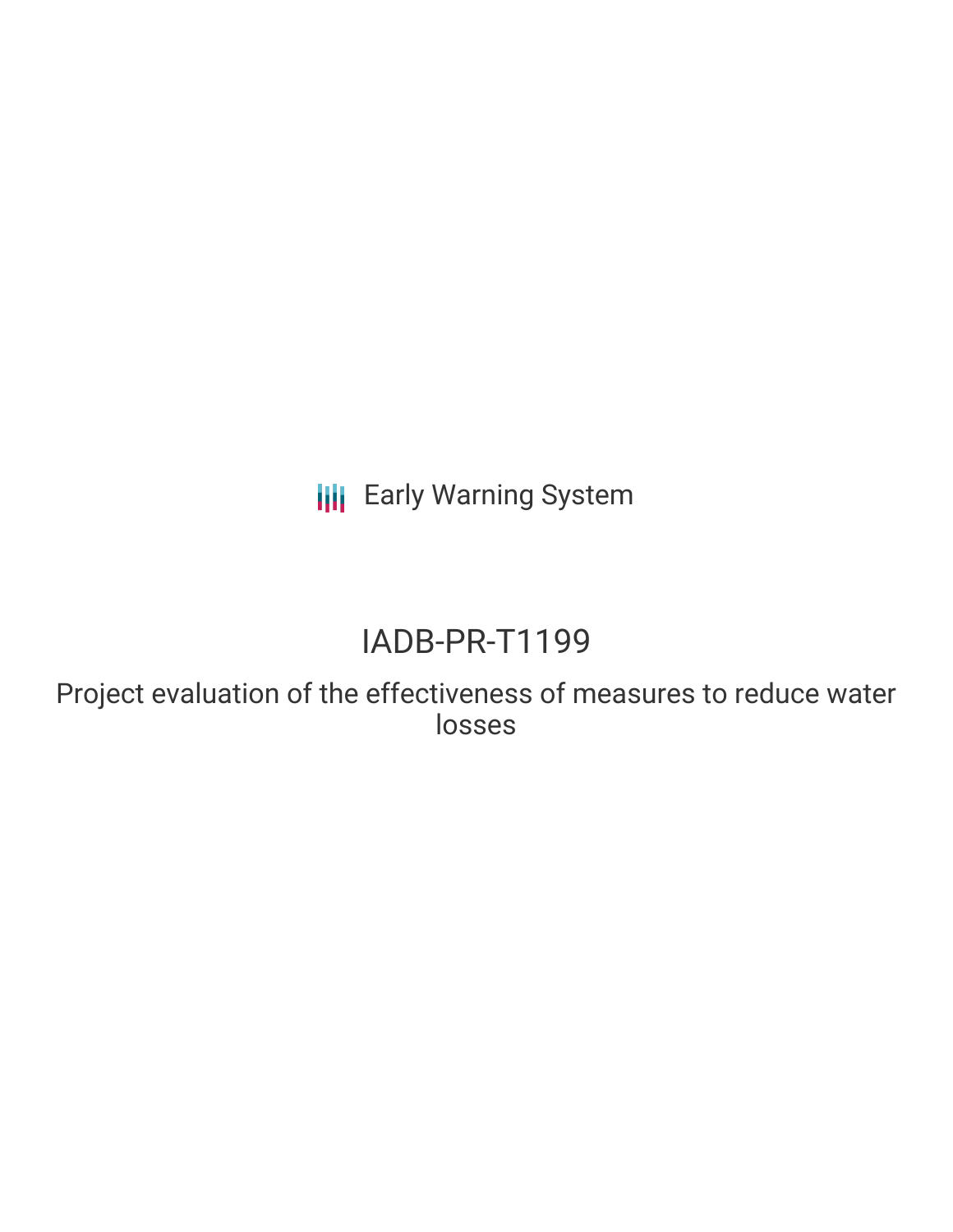

#### **Quick Facts**

| <b>Countries</b>               | Paraguay                                                        |
|--------------------------------|-----------------------------------------------------------------|
| <b>Specific Location</b>       | Asunción                                                        |
| <b>Financial Institutions</b>  | Inter-American Development Bank (IADB)                          |
| <b>Status</b>                  | Approved                                                        |
| <b>Bank Risk Rating</b>        | C                                                               |
| <b>Voting Date</b>             | 2015-12-03                                                      |
| <b>Borrower</b>                | Government of Paraguay                                          |
| <b>Sectors</b>                 | Law and Government, Technical Cooperation, Water and Sanitation |
| <b>Investment Type(s)</b>      | Grant                                                           |
| <b>Investment Amount (USD)</b> | $$0.50$ million                                                 |
| <b>Project Cost (USD)</b>      | $$0.50$ million                                                 |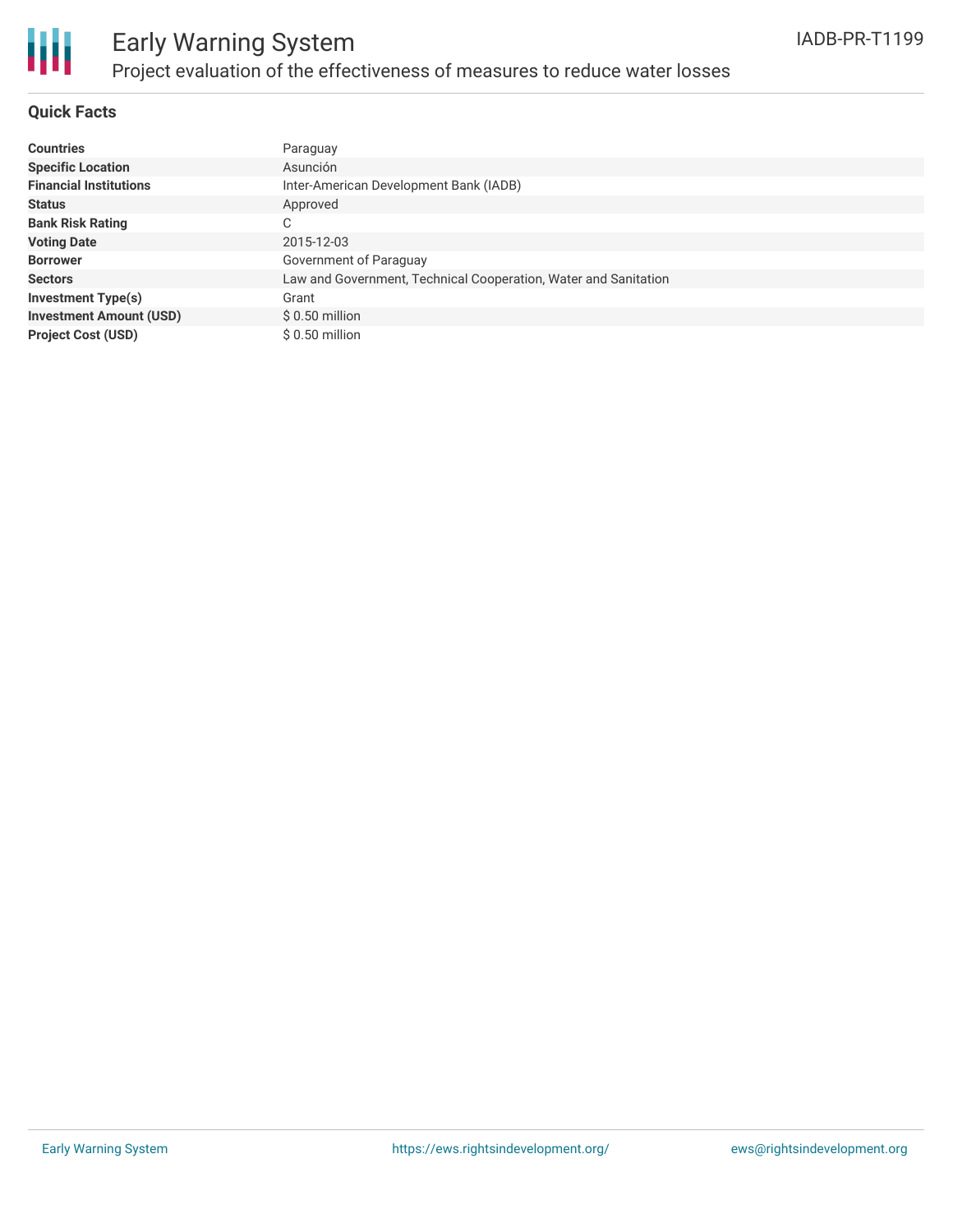

### Early Warning System Project evaluation of the effectiveness of measures to reduce water losses

#### **Project Description**

This projects funds improvements into the efficiency and quality of drinking water in Asunción.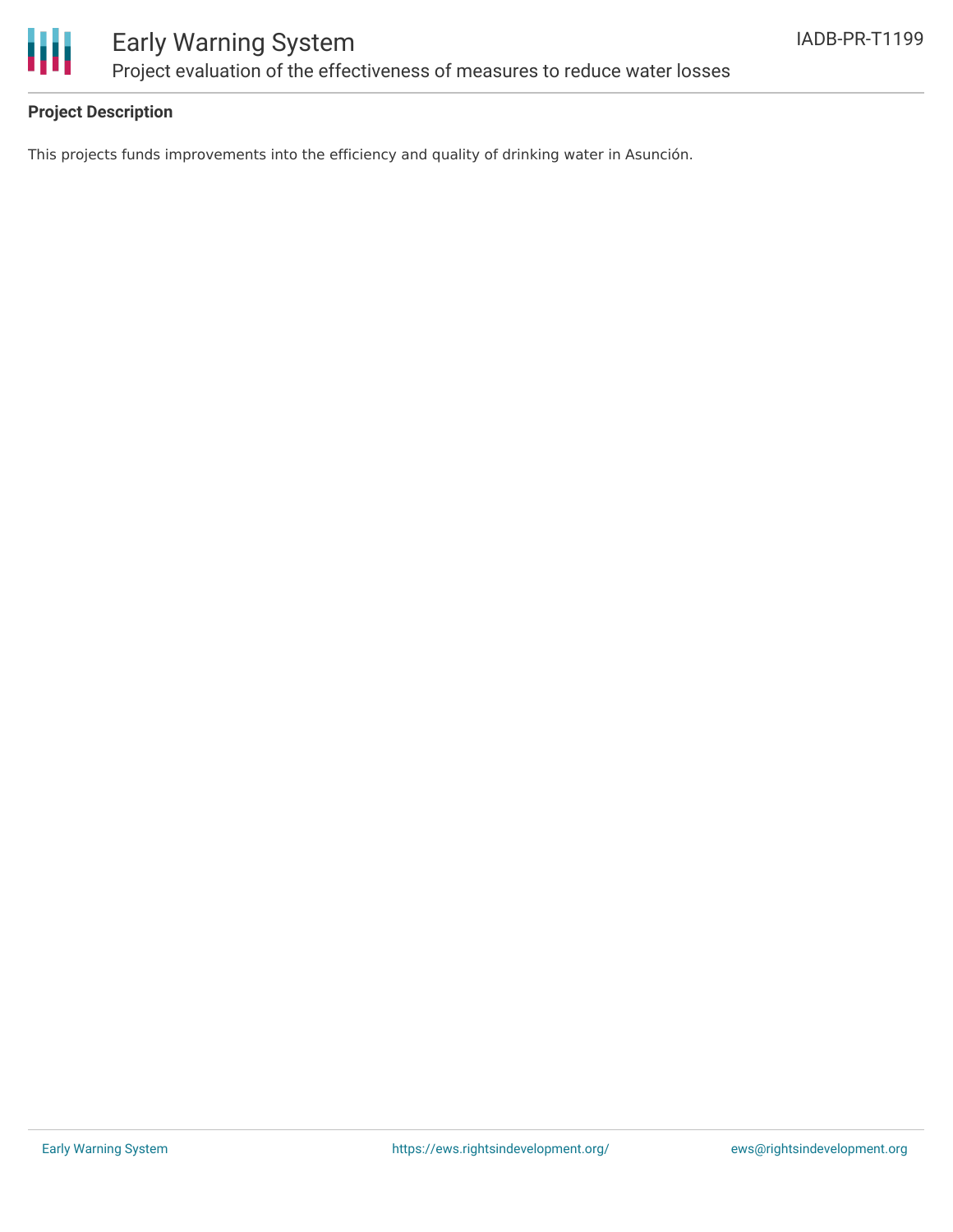

### Early Warning System Project evaluation of the effectiveness of measures to reduce water losses

#### **Investment Description**

• Inter-American Development Bank (IADB)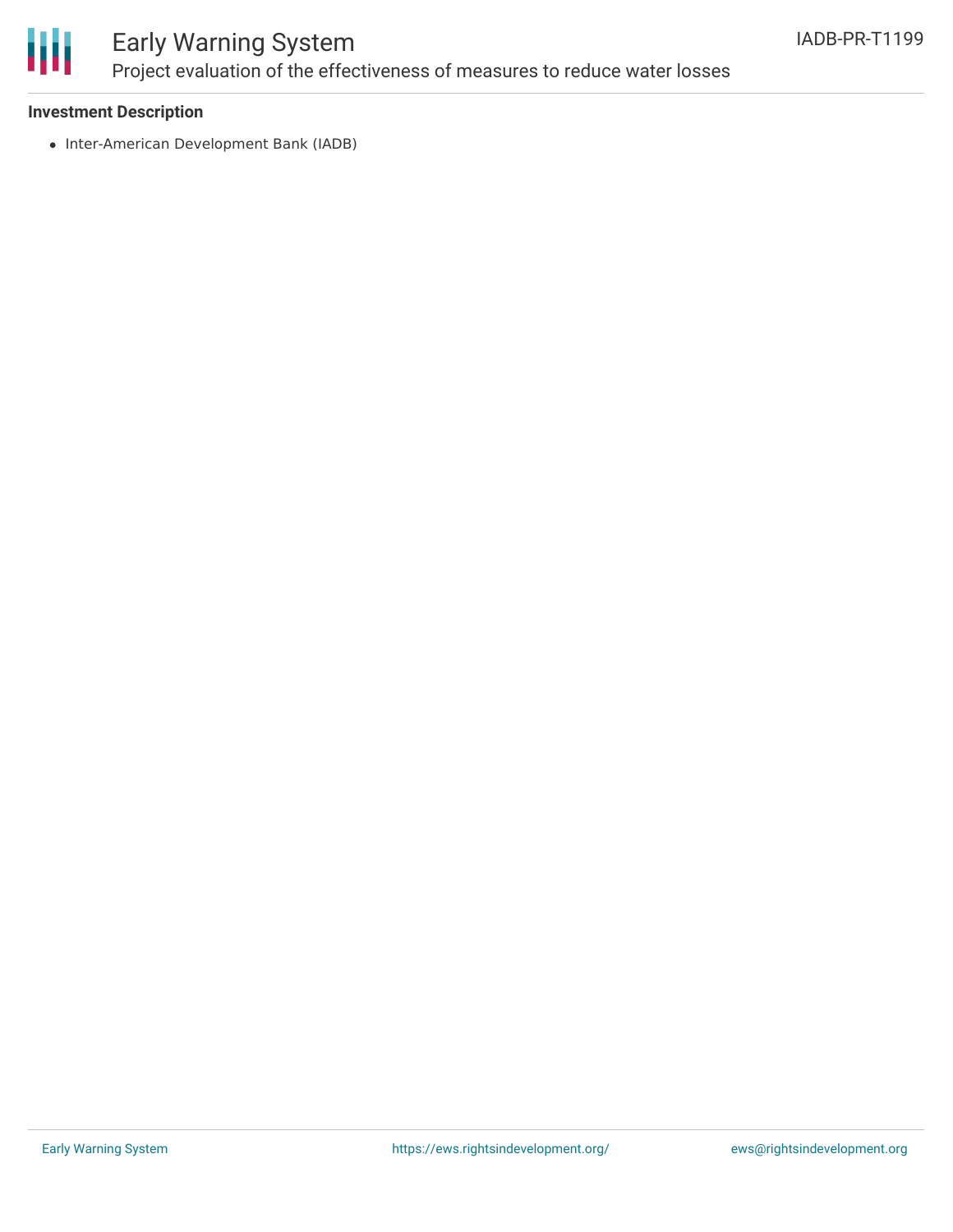

#### **Contact Information**

\*no contact information provided\*

#### ACCOUNTABILITY MECHANISM OF IADB

The Independent Consultation and Investigation Mechanism (MICI) is the independent complaint mechanism and fact-finding body for people who have been or are likely to be adversely affected by an Inter-American Development Bank (IDB) or Inter-American Investment Corporation (IIC)-funded project. If you submit a complaint to MICI, they may assist you in addressing the problems you raised through a dispute-resolution process with those implementing the project and/or through an investigation to assess whether the IDB or IIC is following its own policies for preventing or mitigating harm to people or the environment. You can submit a complaint by sending an email to MICI@iadb.org. You can learn more about the MICI and how to file a complaint at http://www.iadb.org/en/mici/mici,1752.html (in English) or http://www.iadb.org/es/mici/mici,1752.html (Spanish).